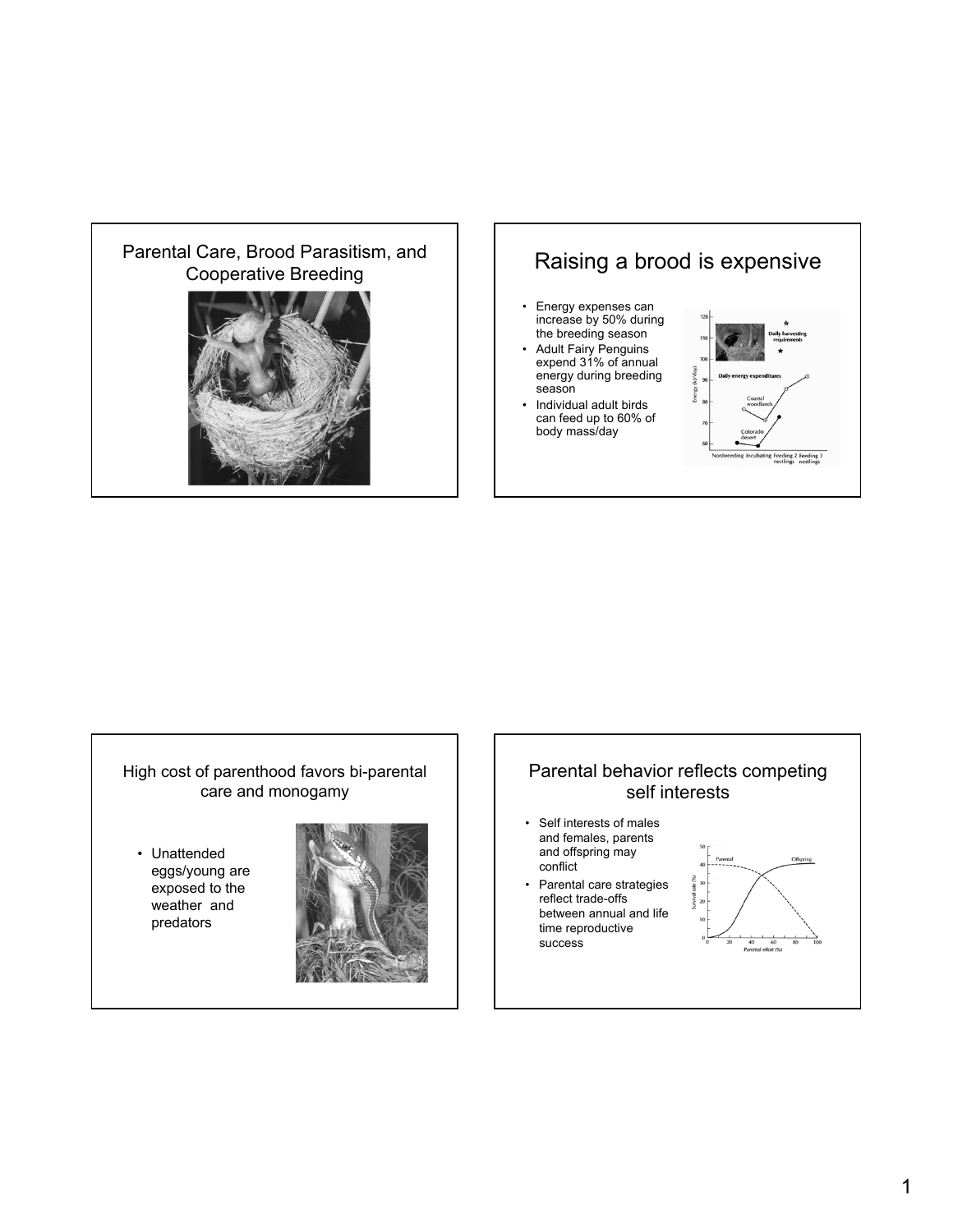### Sinners and Saints? Brood Parasites and Cooperative Breeders

- Brood parasites and cooperative breeders represent extremes of the parental care spectrum
- They are not cheats or fools, they are individuals subject to natural selection acting in their own self interest





# Brood Parasitism

### Intraspecific brood parasitism

Within the same species (facultative by definition). Parasitic and non-parasitic individuals are found within the same species. Can occur as a mixed strategy where some individuals parasitize but<br>also rear their own young. Practiced by many waterfowl,<br>ostriches, house sparrows, both yellow and black billed cuckoos, grebes, doves, and gulls among others.

### Interspecific brood parasitism

Among different species. Always obligate parasites. Some are quite specialized, e.g. Screaming Cowbird with a single host, others are generalized, e.g. Brown Headed Cowbird has over 200 host species.

### Is facultative brood parasitism the first step to obligate brood parasitism?

• Black- and Yellow-billed cuckoos occasionally parasitize one another



### Obligate brood parasitism has evolved independently at least 7 times

Anatidae Black-headed ducks Cuculidae Old World Cuckoos, 50 spp. New World Cuckoos, 11 spp. Icteridae Cowbirds 5 spp. Indicatoridae Honeyguides Ploceidae Indigobirds and Whydas Parasitic Weaver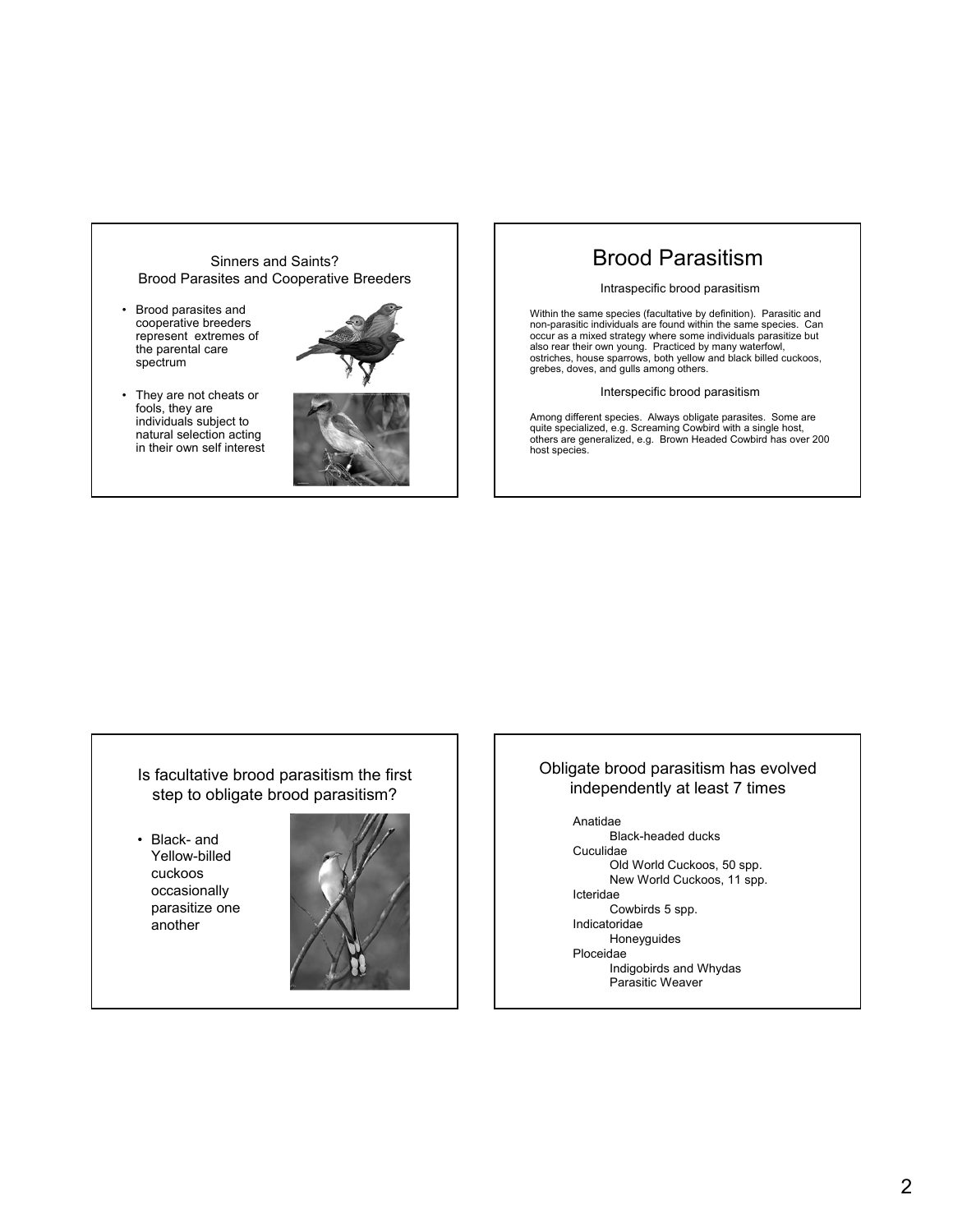### Obligate brood parasites often have very specific hosts

### Brood parasite Primary host(s**)**

African honeyguides

Scaly-throated Honeyguide Least Honeyguide<br>Cassin's Honeyguide<br>Wahlberg's Honeyguide

Japanese cuckoos

Microsom Carendal Cuckoo Chats<br>Hodgson's Hawk-Cuckoo Chats<br>Little Cuckoo Chats<br>Wren,

Greater Honeyguide Rollers, starlings, bee-eaters Lesser Honeyguide Large barbets, woodpeckers Woodpeckers<br>Tinkerbirds, small barbets<br>Rock-sparrows

White-eyes, small warblers, flycatchers

Common Cuckoo Great Reed-Warbler, Bull-headed Shrike, Meadow Bunting Oriental Cuckoo Eastern Crowned-Warbler Little Cuckoo Wren, Japanese Bush-Warbler

### Adaptations of obligate parasites

- Lay more eggs than related nonparasitic species, more energy can be devoted to egg production due to the savings in parental care
- Generalist parasites (cowbirds) lay more eggs (30-40) than specialized parasites (cuckoo and honeyguide lay 15-25)
- Thicker egg shells and larger eggs relative to the host Destruction of hosts' eggs and
- young •Cuckoo adults and chicks
- remove/eject eggs. •Honeyguide nestlings are born with specialized hooks to kill
- host's nestlings. •Cowbird and Cuckoo chicks eject host chicks.





- Mimetic songs, mouth patterns, and egg patterns minimize detection by the host
- Rapid developmental rates (in cuckoos and honeyguides embryo development starts within the females' oviduct) eggs usually require 2 to 4 days
- less incubation time than hosts • Genetic information determines song in cuckoos and cowbirds so chicks don't imprint on host species
- Exception is Indigobirds that imprint on their host's song, ensures male and female parasites come from same host (host partitioning)



# Adaptations of obligate parasites **Acker Light Funcil** Effects of parasitism on hosts

- Hosts of specialized parasites (Cuckoos and Honeyguides) normally fledge no young of their own. In contrast, hosts of Indigobirds suffer only slightly from parasitism (mixed broods), while cowbird hosts vary considerably in the costs of parasitism
- Smaller hosts (Indigo Bunting) and those with long incubation periods usually suffer more from parasitism
- Parasitism is less severe at the population level that at local or individual levels.
- Traditional models for parasite-host<br>interactions apply. These models predicts<br>that parasitism will eventually stabilize at a<br>low levels (dynamic equilibrium)<br>Atternatively "evolutionary arms race"<br>cycles, were the parasit
- virulent and the host more defensive, may also evolve

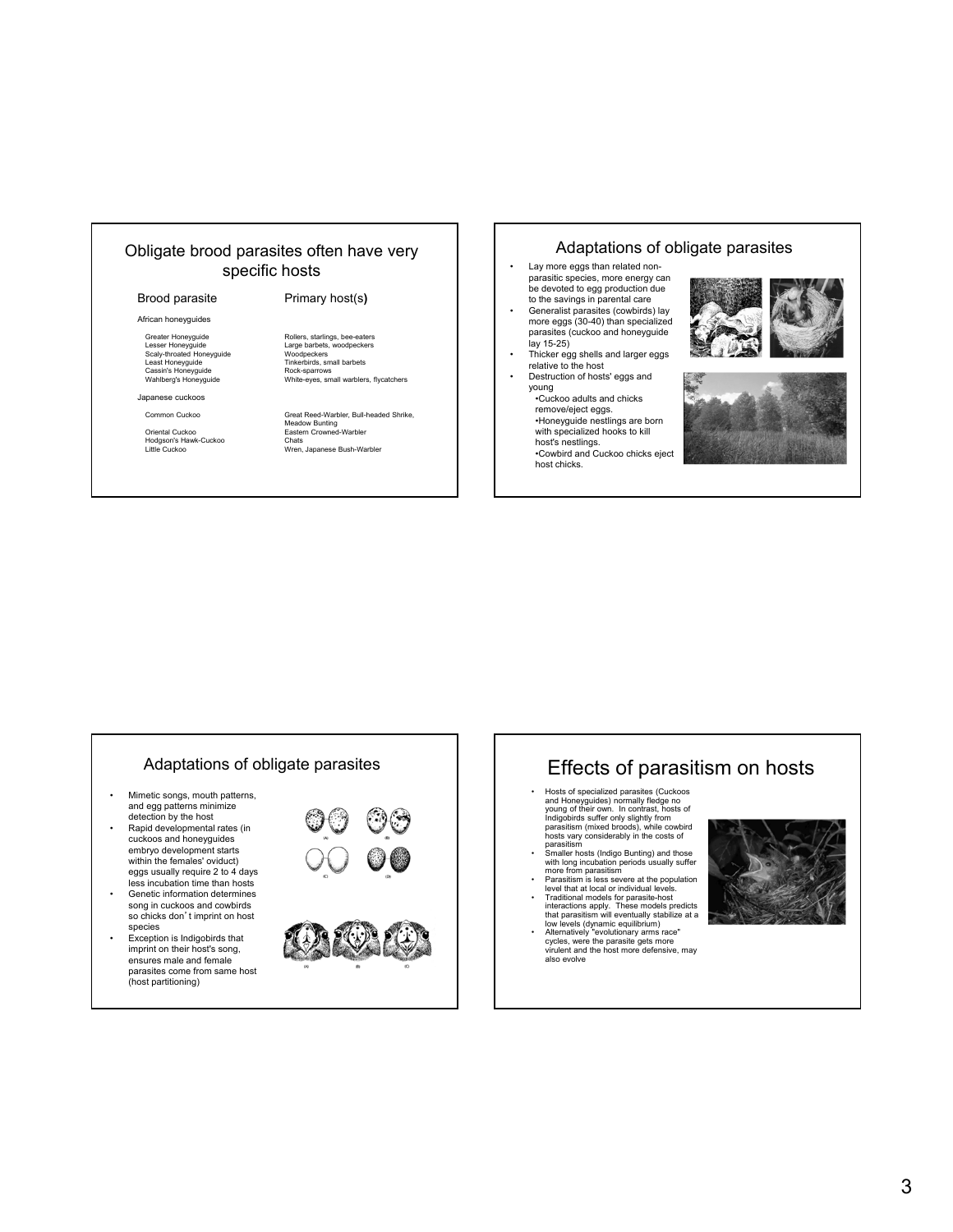

## Chestnut-headed Oropendolas

- Oropendolas (top) nest in colonies in Central and South America, high mortality of nestlings due to bot fly maggots
- Oropendolas allow parasitism by Giant Cowbirds (bottom) in colonies with high infections of flies because cowbird nestlings pluck fly maggots off of oropendola chicks
- Oropendolas eject cowbird eggs in colonies without flies
- Cowbirds lay non-mimetic eggs (C) in colonies affected by flies, in colonies without flies cowbirds are secretive and produce mimetic eggs (B)
- Oropendolas also nest close to wasps and bees that predate adult flies



### Cooperative breeding

Occurs when individuals other than the parents provide parental care for the young

Helpers usually are young, non-breeding individuals, often previous offspring or relatives

### Forms of cooperative breeding

- 
- Breeding pair with various helpers (up to 6): Florida Scrub Jay Multiple breeding females in one nest: (Groove-Billed and Smooth Billed Anis)
- Complex societies: White fronted Bee Eaters



### Why help?

- Enhance reproductive success Enhance production of relatives "kin selection"
- 
- 
- 
- Learn essential akilis for parental care<br>
exploded predation (more eyes<br>
 Enhances survival of parents<br>
 Enhances survival of parents<br>
 Ability to re-nest sooner<br>
 Increase potential to find a mate nest<br>
site or terr
-